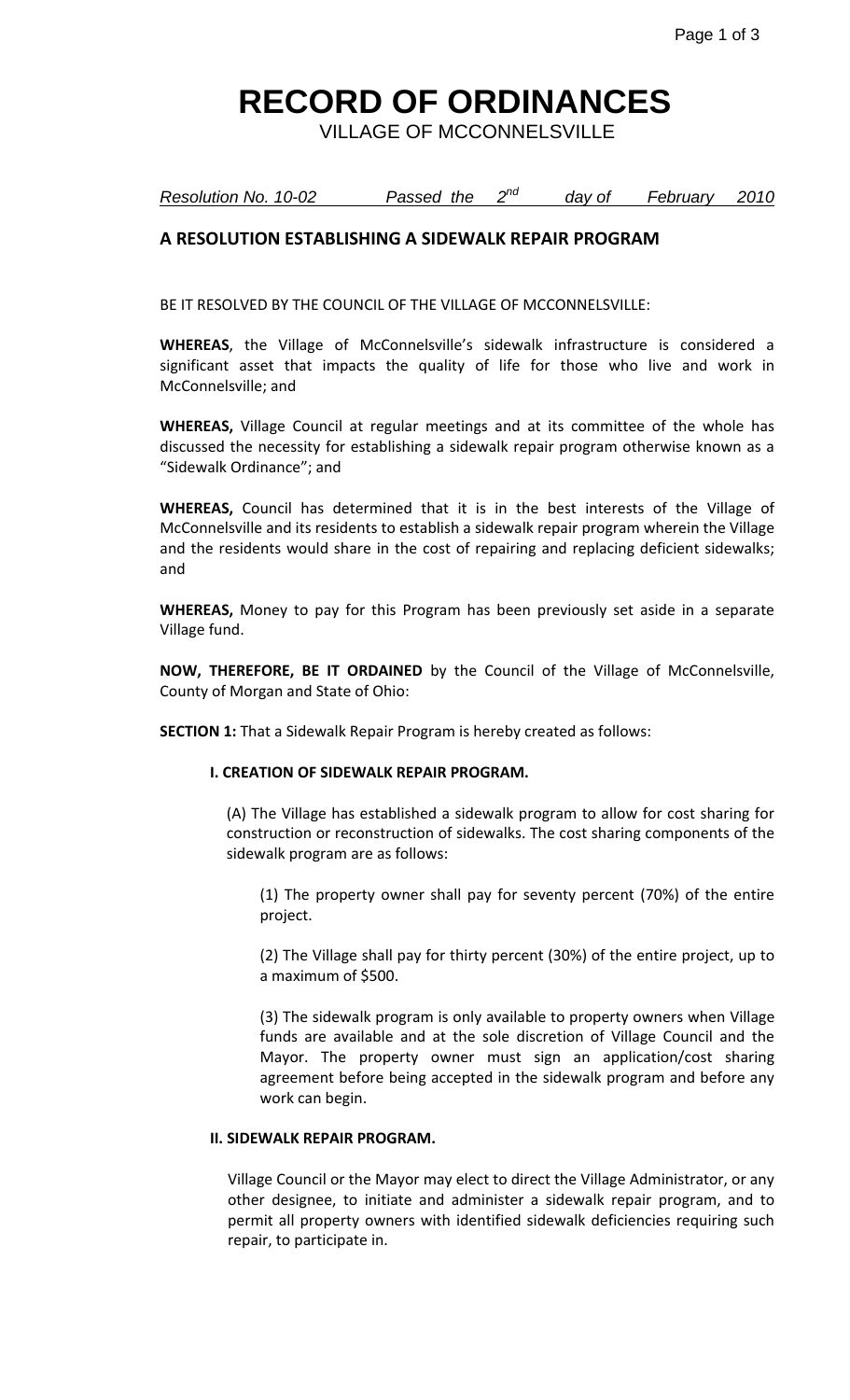## **RECORD OF ORDINANCES**

VILLAGE OF MCCONNELSVILLE

|  | Resolution No. 10-02 | Passed the |  | day of | February | 2010 |
|--|----------------------|------------|--|--------|----------|------|
|--|----------------------|------------|--|--------|----------|------|

(A) Program Procedure. The Village sidewalk inspection and repair program is administered by the Village Administrator, or any other designee, in accordance with the following procedure:

(1) Initial inspections. After receiving an application, the Village will inspect, identify and prioritize properties with deficient sidewalks requiring repair or replacement according to criteria established by the Village.

(2) Council or the Mayor, or their designee, shall review all applications and notify those property owners who qualify for assistance.

(3) Within 30 days of project approval, the property owner MUST complete all project repairs. Any repairs performed after this 30-day period will not be paid or reimbursed.

(4) Construction and inspection. The Village shall inspect the construction activities associated with completing the sidewalk repair work before the work has been started and once again upon completion of the project. Any property owner completing a project that does not meet the Village guidelines will not be paid or reimbursed.

(5) All sidewalks shall be constructed of concrete of no less than four (4) inches thick over pedestrian walkways and no less than six (6) inches thick where driveways and/or utilities cross over them.

(6) All sidewalks shall be constructed between 4.5 and 5 feet wide unless written Village approval is obtained containing a different width.

(7) All proposed concrete installations, either new or reconstruction, shall be formed. Forms must be held firmly in place by stakes or rods to prevent movement within the concrete structure.

(8) All sidewalks shall be constructed on a compacted stone base (minimum four (4) inches deep) of crushed aggregate on previously prepared subgrade.

(9) Expansion joint material shall be one-half (½) inch thick.

(10) Property owners shall complete the attached Sidewalk Project Application Request for Funds to be considered for project approval. Said Application may be amended from time to time by the Village.

**SECTION 2:** It is found and determined that all formal actions of this Council concerning and relating to the adoption of this Ordinance were taken in an open meeting or meetings of this Council and any of its committees that resulted in such formal action, were in meetings open to the public and in full compliance with all legal requirements, including without limitations, those set forth in Section 121.22 of the Ohio Revised Code.

**SECTION 3:** That this Ordinance shall take effect and be in force from and after the earliest period allowed by law.

First Reading: **January 5, 2010**